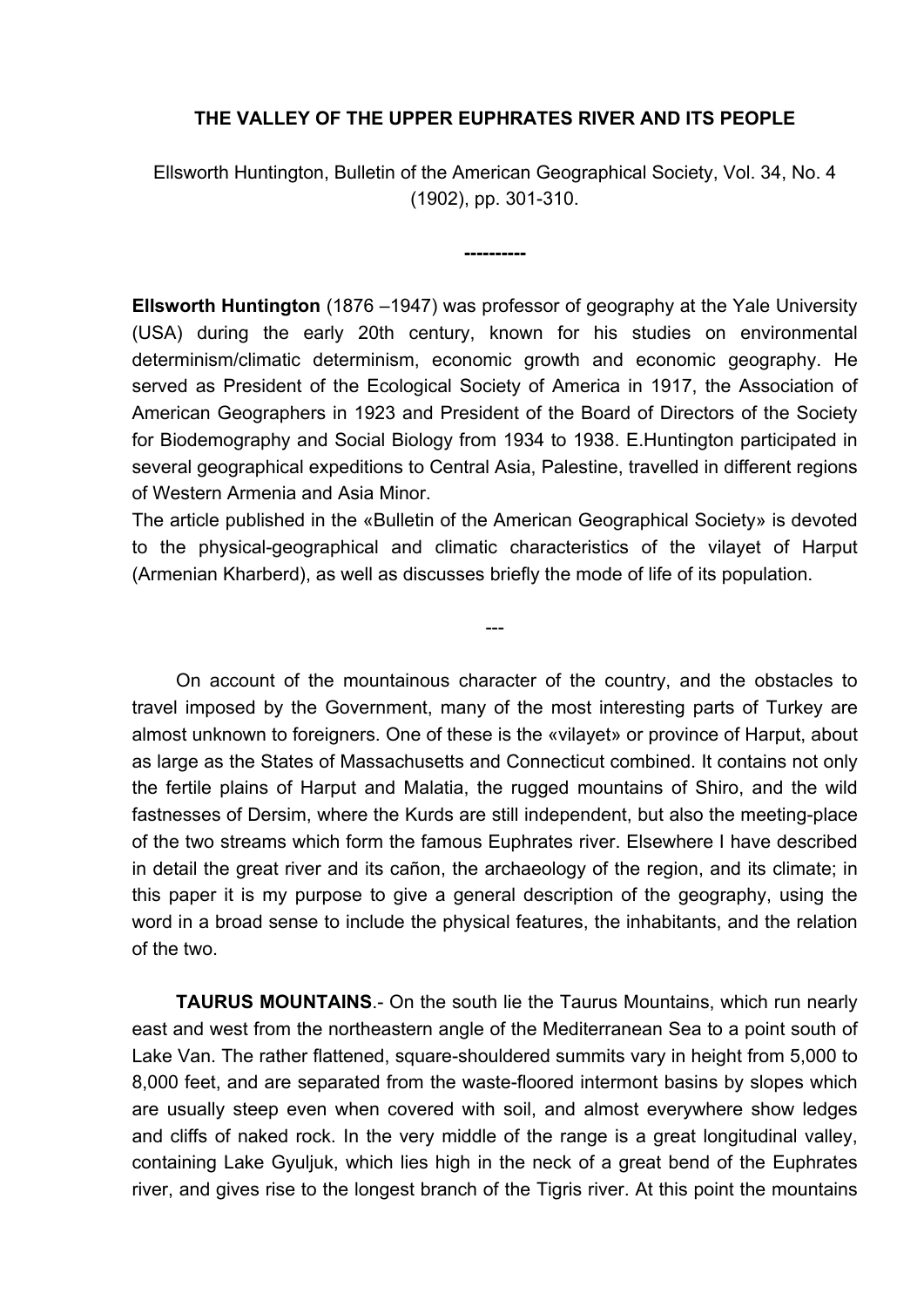contract from a width of a hundred miles, and a height of 6,000 feet or more at the passes, to a width of only thirty miles, and a height of but little over 4,000 feet, so that there is an opportunity for easy communication between the people of Mesopotamia and those of the series of elevated plains which form the floors of the intermont basins. The important road which here crosses the mountains from north to south forms the only much-used wagon route in an east and west distance of over four hundred miles. In ancient times this physiographic feature seems to have been as important as now. A comparison of the pre-historic mounds found in the plains just north of the contracted portion of the mountains, on the one hand, with those still farther to the north and at a distance from the low, narrow part of the mountains, on the other, shows that while the latter are of purely Thraco-Armenian style, the former - i. e., those near the break in the mountains - by their size and composition, and by the bricks and burial urns which they contain, indicate that at this place of easy passes Babylonian influence crossed the mountains, which elsewhere interposed an almost impassable barrier.

**INTERIOR PLAINS**.- The plains of the interior, like those of the Basin region of the western United States, are typical examples of deformed basins, partly filled with waste from the surrounding mountains, under the influence of a somewhat dry climate. They lie in several longitudinal series, between great mountain ranges. The series which lies just north of the Taurus Mountains stretches from Alashgerd, north of Lake Van, to Malatia, and contains eight main plains. Those that I have seen are very smooth, although they have a general slope toward and with the streams which drain them, and the line where they abut against the mountains is so marked that, when seen from an elevation, it suggests a shore-line, with bays and promontories. I am inclined to believe that the basins, of which the plains form the floors, have been formed by depression and faulting or folding, and have been filled by waste from the mountains, brought in by streams and deposited partly by the streams themselves, but more generally in lakes, as is shown by the uniformly fine character of the deposit in the centre, and by the marshy tracts which still persist as witnesses of the former lakes. Most of the population naturally centres in these fertile, easily-tilled regions.

**ANTI-TAURUS MOUNTAINS.**- North of the plains lie the Anti-Taurus ranges, the highest and most rugged of which are the Dersim Mountains, which, when seen from the south from the mountains around Harput, show a number of parallel ridges, which gradually grow higher toward the north. My one journey across them made it clear that they become much more rugged and, perhaps, more youthful in the northern portion. The southern ranges have rounded, gently-domed summits of varying height, with moderately steep, usually soil-covered slopes, supporting a growth of oak scrub, and are separated by broad valleys. The highest ridges, which reach an elevation of from 10,000 to 11,000 feet, present a crest-line of comparatively even height, with few detached peaks, but very many smaller elevations, producing a roughly-jagged,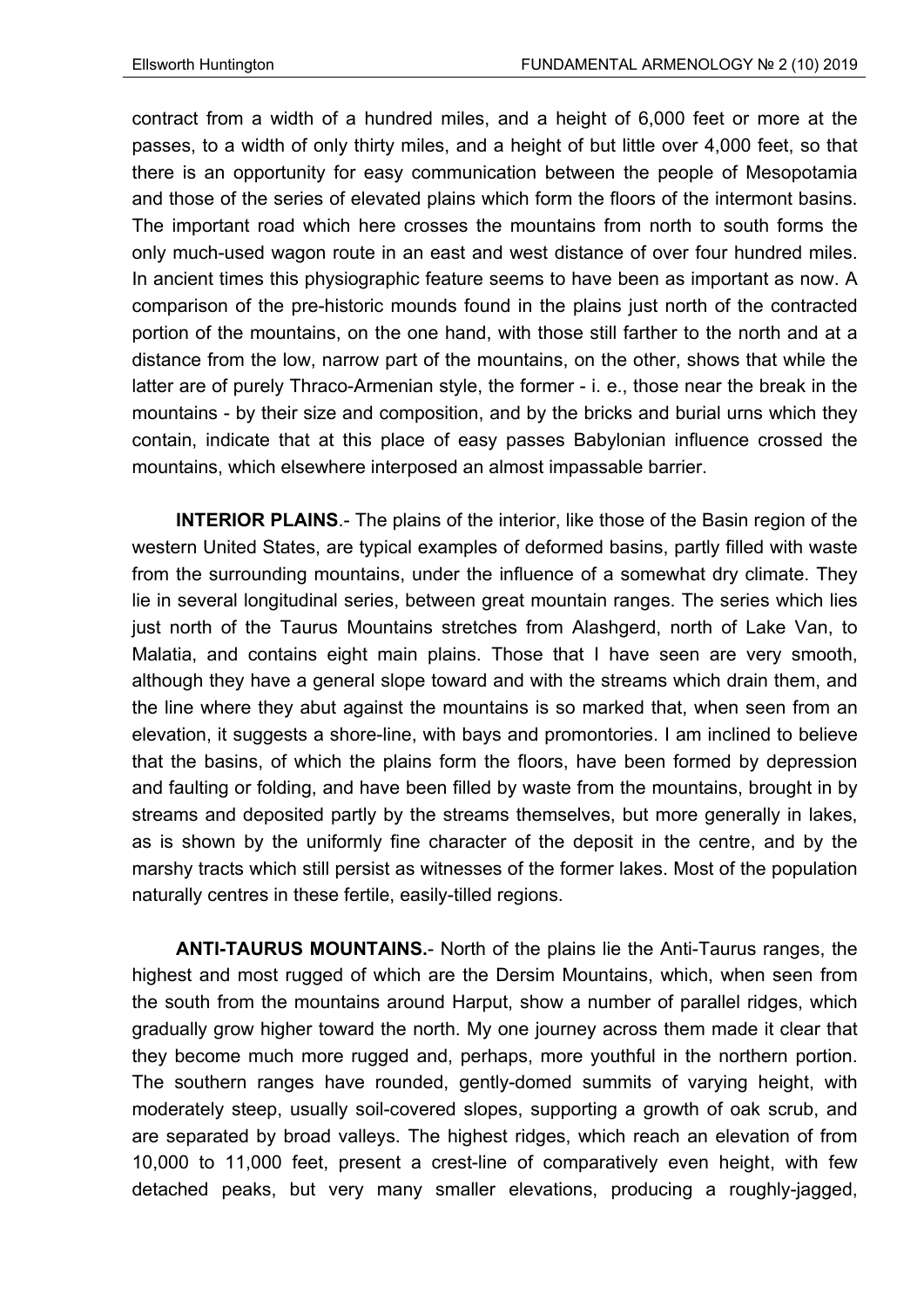serrated sky-line. The tops of the mountains are naked rock, chiefly limestone, and the sides are, for the most part, barren ledges, bordering steep, inaccessible valleys. On the north the highest ridge of the Dersim Mountains falls off steeply 6,000 feet or more to the plains and valley of the western branch of the Euphrates. The wildness of the mountains has prevented the Government from fully subduing the lawless Kuzzilbash Kurds who inhabit them.

**DRAINAG**E.- Except for the strange angle around Lake Gyuljuk, where the branches of the Tigris rise within five miles of the great encircling curve of the Euphrates, the whole region is drained by the latter stream. Numerous wet-weather mountain torrents bear immense quantities of waste down their steep valleys to the larger, imperfectly-graded streams, which, in turn, give it to the Euphrates to use in buildilng up the fertile plains of Mesopotamia. The main rivers flow characteristically in large, right-angled zigzags, where the east and west part parallel to the mountains is a quiet river flowing usually on or slightly intrenched in one of the plains, while the other part, transverse to the mountains, leaves the open valley and flows over rapids through a steep gorge or cañon. Almost universally the streams are so young that they have not yet had time to broaden their valleys and develop flood-plains. Accordingly, as in all such countries, the people find it easier to climb over the mountains than to clamber along the steep sides of the rocky valleys. Communication is, of course, very slow and rare, and the effect of this is seen in the provincialism of the people and the great number of local dialects and customs.

**THE CAÑONS OF THE EUPHRATES RIVER-EVIDENCES OF YOUTH**.- Near the centre of the Harput vilayet the two main branches of the Euphrates unite and form the stream which has for so long been famous. It enters at once into a cañon, from which it emerges into the Malatia plain, only to plunge into the deepest and wildest of all the cañons. This immense cutting through the Taurus Mountains is, in certain places, almost as deep and grand as that of the Colorado, and the two resemble one another in many ways, although the Euphrates cuts across a folded mountain range, while the other is incised in a flat plateau. The extreme youth of the Euphrates is indicated by the numerous great rapids, the swift current, the steep walls and narrowness of the Vshaped valley, and the little hanging valleys which open into the cañon high on its sides. Below the mouths of these latter the main stream has cut so fast that the little ones could not keep pace with it, and are obliged to fall into the river in a series of lovely cascades. These hanging valleys are interesting as furnishing one of the very few examples of the normal type, although the glacial type is characteristic of many northern countries. The latter open at a high level into steep-sided but very wide and flat-floored U-shaped valleys with meandering streams. Those of the Euphrates and the Colorado, on the contrary, open into narrow, precipitous, V-shaped valleys, where the river not only has no room to meander, but has not even a flood-plain, and washes the solid rock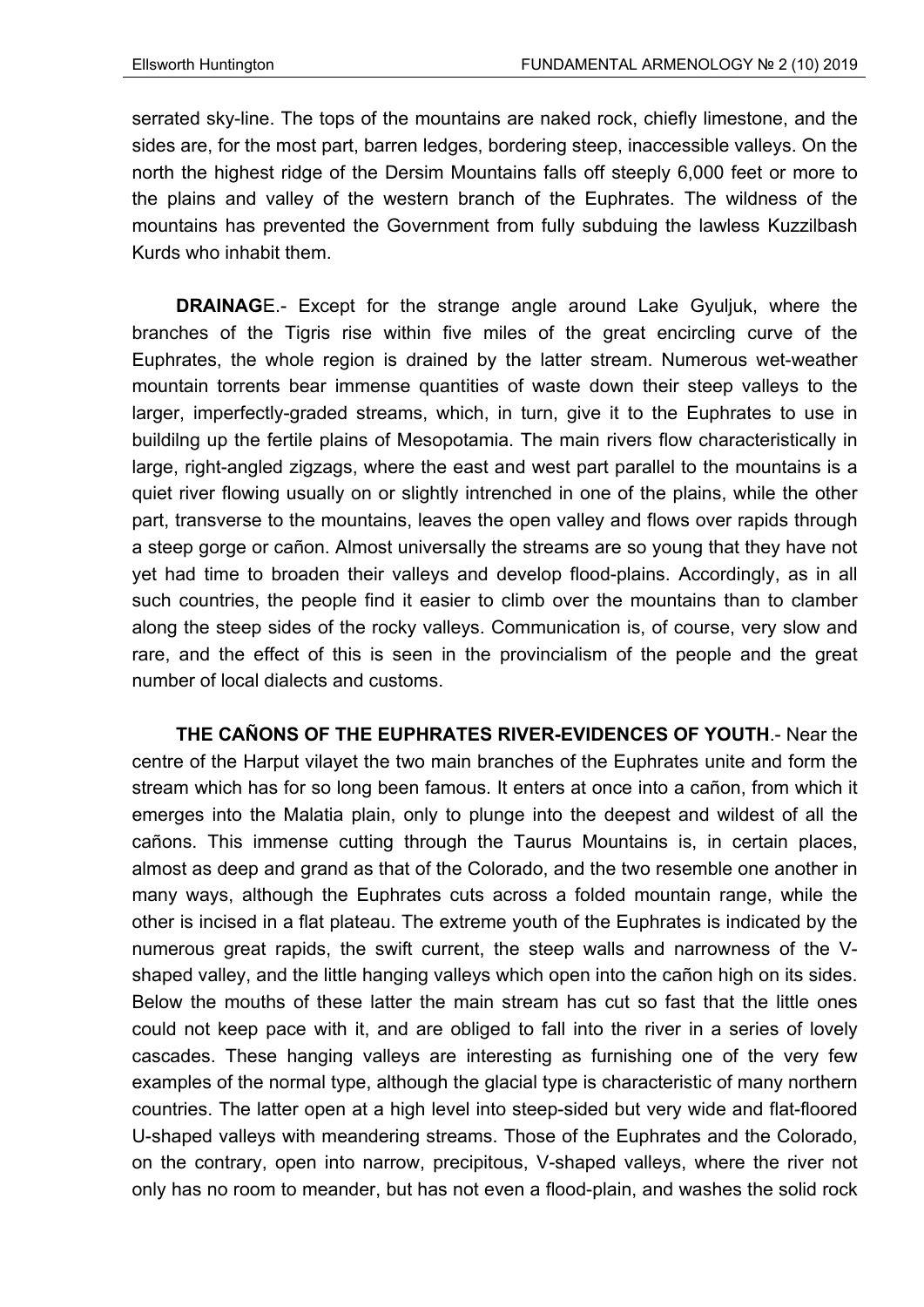at the base of the sides. Other streams tributary to the Euphrates in this part of its course flow in steep-sided, narrow, new valleys cut in the bottoms of broader, flatter, older valleys. These seem to show that the Taurus Mountains have been re-elevated and the streams tilted in very recent geological times, so that the slope of the streams has been increased, and they have rapidly cut narrow valleys in the bottoms of the old ones.

**CLIMATE AND IRRIGATION**.- In climate the Harput vilayet somewhat resembles the State of Colorado. The long dry season lasts from the middle of June to the middle of October, and dries up all vegetation, except where there is running water. During summer the long-continued heat is trying in the lowlands, but on the mountains the nights are always cool. Spring and autumn everywhere enjoy a delightful climate, and the winters, with some snow and a temperature ranging from 10 $^0$  F. to 40 $^0$  F., are cold enough to be bracing, but are not severe. The rainfall of twenty inches or more is sufficient for all sorts of crops, but, owing to its uneven distribution through the year, irrigation is everywhere necessary. It is carried on in the most primitive way by small open ditches, and no attempt is made to conserve the supply of water, either by making reservoirs or by planting trees on the deforested mountains. Many, perhaps half, of the fields that are in use have no water supply, and are planted on the chance that the rain may be abundant; consequently in dry years the crops fail and there is much distress. Most of the larger streams are slightly intrenched in the plains to a depth of from twenty to a hundred feet or more, and, so far as I have seen, are never utilized for irrigation, although they might easily be used if several villages would combine. No one trusts his neighbour, however, and no one cares to work when he fears that the profit of his labour may be taken from him by violence or fraud. In the Malatia plain I saw a hundred square miles of the finest black soil lying unused, although surrounded on three sides by rivers, which might easily be turned on the land by canals a few miles long. As far as possible, villages are located on the edges of the plains, where water is abundant and pure; but where the plains are too large for the centre to be reached daily by farmers living on the edge, villages grow up wherever there is water at the surface. In such villages some wells are dug. The size of a plain may often be gauged by the location of its villages.

**THE DESTRUCTION OF FORESTS**.- Previous to the Christian era the whole country, except the plains, seems to have been well wooded; but now the mountains are bare, except in the remoter districts of Shiro and Dersim, where there are so-called forests, which consist mostly of oak scrub, with some large oak trees. Even this growth is fast being cut away; and when it is once gone, new trees have great difficulty in starting, because here, as in so many other cases, the soil is washed away very rapidly, and the goats eat up the young sprouts, which might otherwise start new forests. Only the gnarled, inhospitable, thorn apple tree is able, by means of its spines, to defend itself.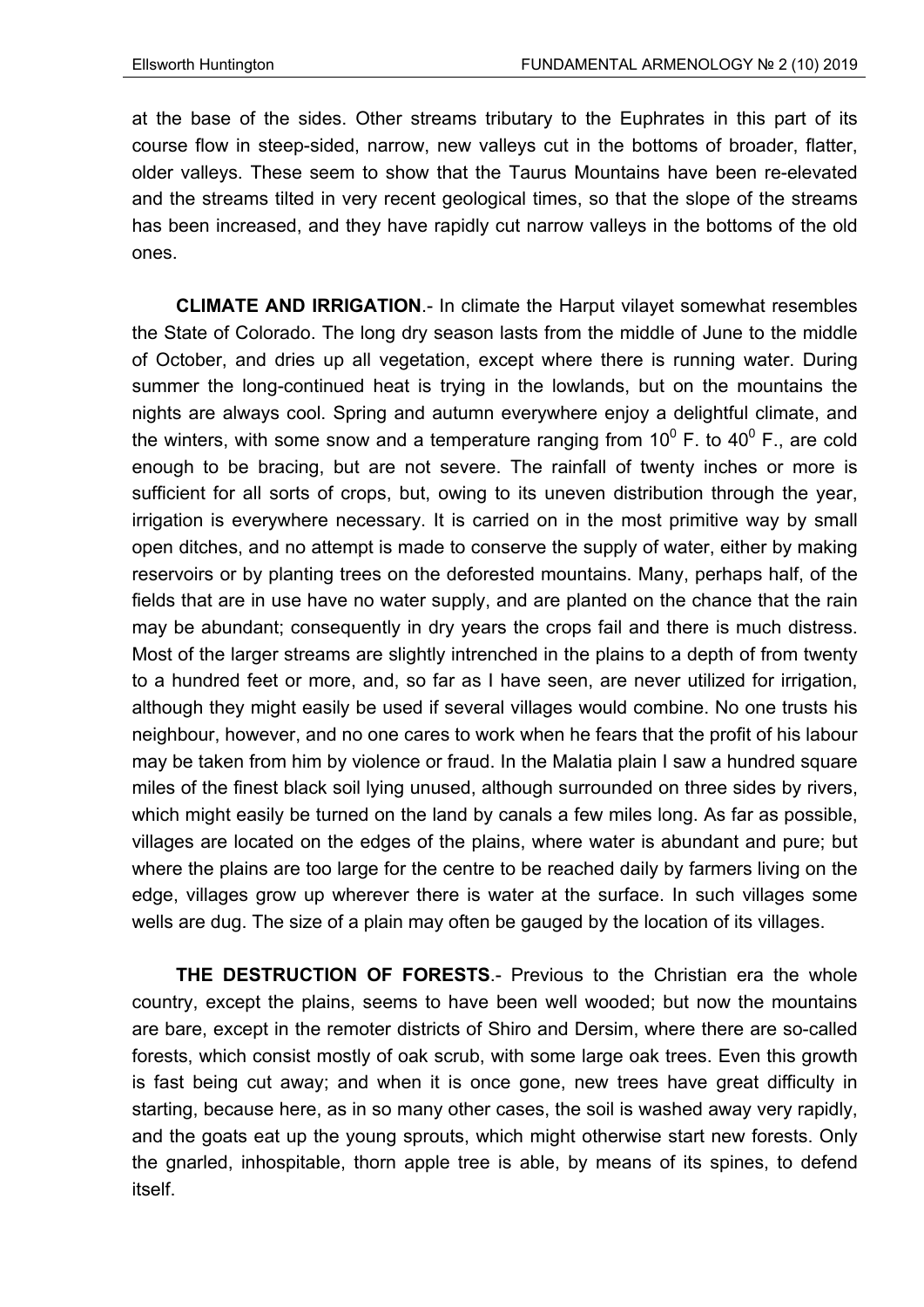**WILD ANIMALS**.- Among the mountains but few animals are found, although insects and birds are abundant. Long-legged jerboas hop over the stony ground; hares are hunted during the winter; foxes and wolves are sometimes forced to approach the large towns by the stress of winter, and the latter are said to engage in fierce fights with the half-wild dogs which roam the streets of every city and town. Among the rougher mountains ibex are numerous, while in the more level regions there are a few gazelles. The people of the open plains and treeless mountains have a strange fear of the forests and of the fabulous snakes and wild beasts which they are supposed to contain, although the only dangerous animal is the comparatively harmless brown bear. He is held in great respect because of a certain impish hostility which he is supposed to entertain toward man. One night, when floating through the cañon of the Euphrates on a raft of skins, I decided to camp on the only available site - a little ledge of rock at the foot of an overhanging precipice. The Armenian raftsmen were much alarmed. «Don't stop here,» they said, «the bears will come in the night and throw stones upon us from the top of the precipice.» The only game bird that is much shot is the partridge, although wild pigeons, ducks, snipe, bustard, and other birds are abundant. Snakes are very rare, but turtles are found everywhere.

**VEGETATION OF THE PLAINS**.- The plains have probably worn nearly their present appearance ever since the dawn of history. That of Harput, in the centre of the country, is fairly representative of the larger and richer ones. For four years I saw it spread out like a map at the foot of the mountain on whose top the houses of the city cluster round the ruined castle, twelve hundred feet above the plain. Each year the wonderful change from season to season was more impressive. No dweller in a green land like the eastern part of America can fully realize the beauty of the brief snatch - of spring verdure which in this semi-arid land is gone from the lower mountains almost as soon as it comes, and stays on the plains but two or three short months. During the time of the spring showers, from the middle of March to the middle of June, the plains resemble our prairies, except for the universal background of mountains, which are never out of sight in Asia Minor. In the early spring broad stretches of waving grain are brightened by red tulips and big blue grape hyacinths, and later are gay with yellow mustard and red poppies. Occasionally unsown stretches are covered with a veritable sheet of purple, blue, yellow, red, or white flowers. Seen from above, these, with the far more numerous green grain fields and the brown ploughed land, give a strangelycheckered plaid effect. Before the end of June the last showers have fallen, the bright flowers have given place to thistles and a few other hardy inconspicuous composite, the wheat and barley are turning yellow, and soon the plains assume the same dull grayish or yellowish-brown which the mountains always wear. After the long cloudless summer a few heavy autumn rains in October bring out such flowers as the yellow crocus, and the winter wheat gives some verdure to the plain, but in general the brown remains until it is covered with snow in late December or January.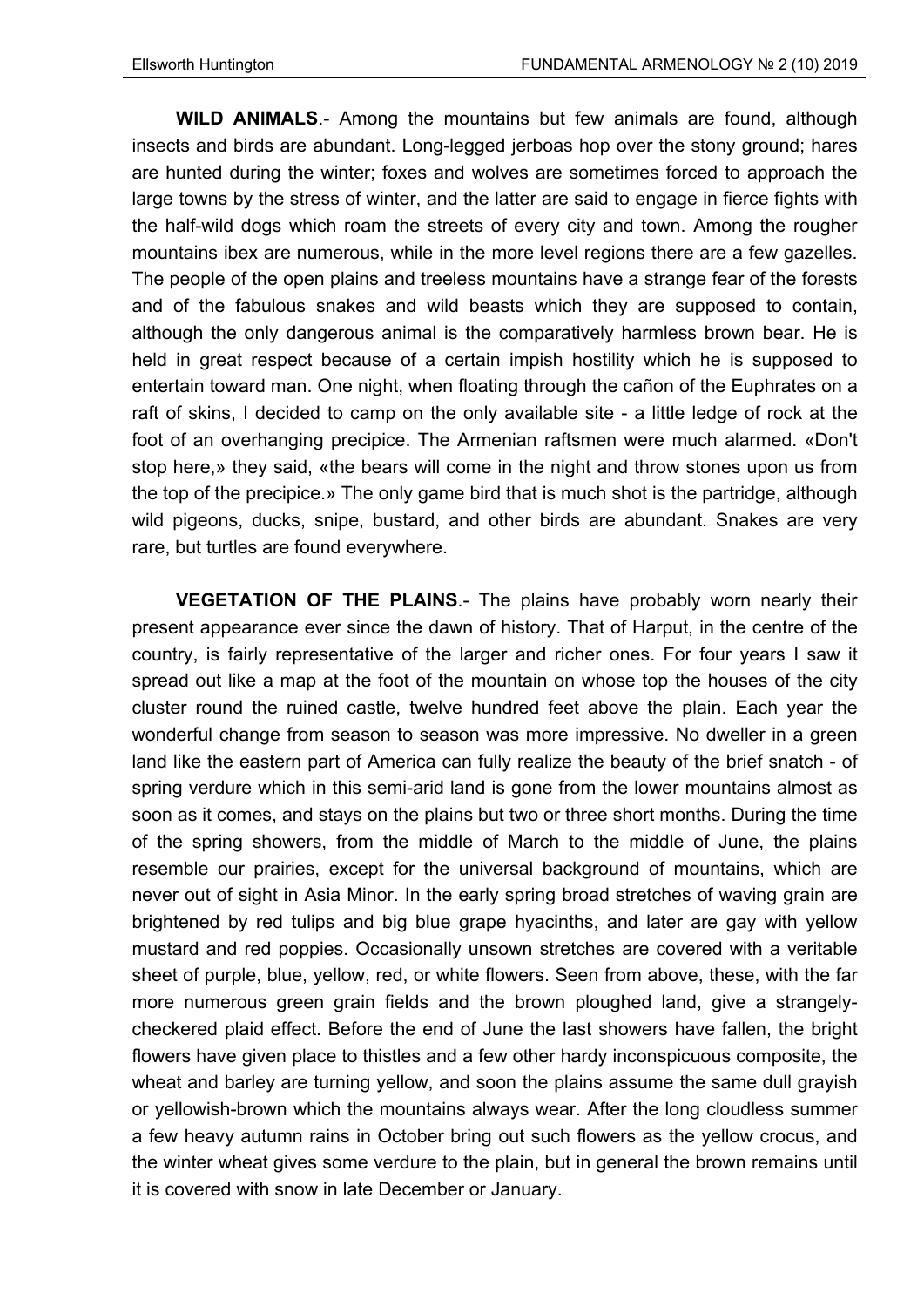**CHANGES IN THE APPEARANCE OF THE VILLAGES FROM SEASON TO SEASON**.- In early spring, before the leaves of the trees come out, the villages, with their flat-roofed houses of sun-dried brick, crowded together as closely as the cells of a wasp's nest, look like unsightly gray daubs of mud breaking the smooth verdure of the surrounding fields. Later, this ugliness is masked by the dark green of the encircling gardens, with their fruit trees (chiefly mulberries), their vineyards, and their slender, closely-trimmed poplars, which are planted in stiff rows, and form the only timber of the country. May and June are the time of greatest beauty, when the light green of the fields, the dark green of the vineyards, and the still darker green of the trees make the villages look like bits of Eden, set most of the time beneath the bluest of skies against a background of imposing brown mountains tipped with glistening snow. It is at this time that the real value of the omnipresent mulberry tree is evident. The leafy branches are cut for silkworms, and the berries are not only eaten at almost every meal, but some are dried, and either kept as a sort of raisin or powdered into flour for sweet-meats; while others are boiled to make molasses or *bastegh* - a sweet leathery gum, which is kept indefinitely in the form of great thin sheets and is eaten like candy. When the mulberry season arrives the number of beggars in the cities is materially decreased, for many of them go to the villages, where they camp under the mulberry trees and literally live on the fruit. With the mulberries come the hot days of summer, when the villages are dusty green patches set in a frame of fields of stubble; then follow the gray days of autumn, when villages, trees, plains, mountains, and sky seem at first sight indistinguishable. And lastly, in the winter the villages once more seem to be what they are -clusters of miserable mud hovels, soiling the purity of the snow, and often shut in for two or three weeks by a benumbing valley fog which keeps out all the sun's heat and makes the plains inexpressibly dismal, although the higher mountain slopes above the sea of fog are rejoicing in the most perfect winter weather, with a temperature ten or fifteen degrees higher.

I have spoken of the mountains and of the plains, but the most attractive region lies between the two, at the mouths of the little valleys where the mountains join the plains and send out numerous springs. Water is here abundant all the year, and so, in spite of the perfect chaos of boulders, pebbles, and sand brought down by floods, the villagers clear the stones away on the two sides of the channel and make gardens in the midst of a very desert. It is in such places that the finest vineyards, orchards, and vegetable gardens are found; and it is there that one realizes what a splendid country this might be if it were properly developed.

**THE PEOPLE - KURDS** -These rugged mountains and level plains, with their fine climate and splendid possibilities, are inhabited by three races-Armenians, Kurds, and Turks - the remnants of successive migrations. Of these races the most primitive is the Kurds, probably the Carduchi of Xenophon, who comprise three main divisions - Kurman, Zaza, and Kuzzilbash - differing in language and customs, and probably in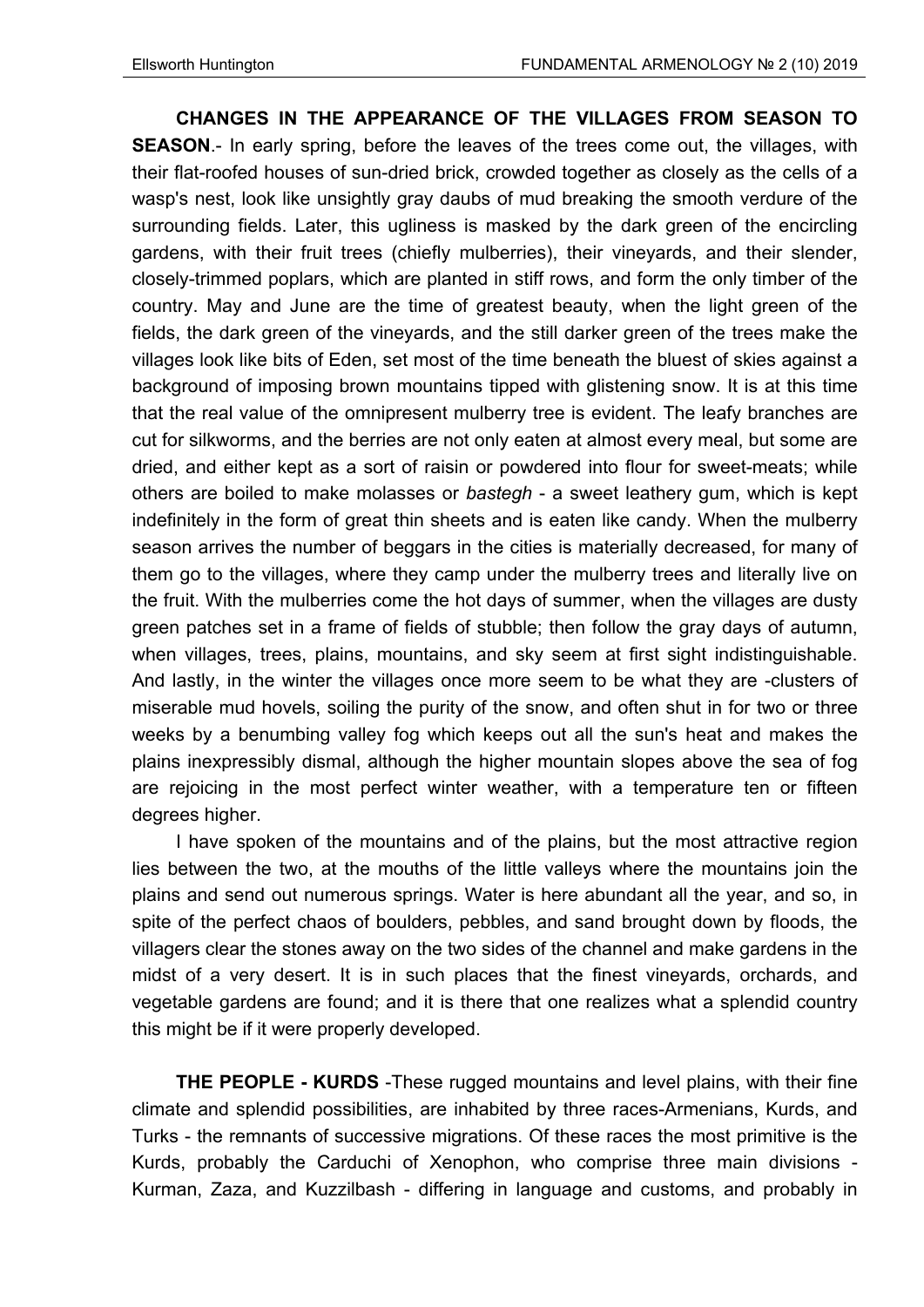race, although all are usually spoken of as Kurds. The Kurmans, in the few places where I have seen them, are an avaricious, suspicious people. Farther south they are partly nomadic, and have retained their own character and customs, but here among the Turks they are sedentary, and have assumed many of the traits and habits of their neighbours. The Zazas are more interesting, perhaps because I know them better. They are largely shepherds, and either live among the mountains or are nomads wandering to Mesopotamia in winter and to the high mountains in summer, giving a simple illustration of climatic control of mode of life. In character and habits they much resemble the third division - the Kuzzilbash - although they are much better Moslems.

**THE KUZZILBASH - ORIGIN AND RELIGION**.- Kuzzilbash means «red head,» but whether it was applied to the people whose centre is in Dersim because of their fair complexions, or because of the red turbans which they often wear, is uncertain. They seem to have come westward from Persia, and to have brought with them a language related to Persian, some traces, possibly, of Persian fire worship, and the Persian or Shiah doctrine of Mohammedanism. The orthodox or Sunni Turks consider this Shiite doctrine the rankest heresy, and regard its professors as even more contemptible than Christians. The migrating Kuzzilbash found in the mountains a population of Christian Armenians, with whom, in course of time, they mingled, so that Armenian words and names are common in their language, and their religion has become a strange mixture of Shiite Mohammedanism and Christianity, with a trace of Paganism. Accurate information is hard to obtain, because, in talking with a Christian, they try to make their religion appear like Christianity. A prominent "agha" or village chief said to me:

We have four great prophets - Adam, Moses, David, and Jesus - of whom Jesus is the greatest. We have four holy books. [He used the word that is always used for the four Gospels.] All religions are but different roads to the same end-one long, one short, one easy, one hard. You go yours, and we go ours.

When I tried to talk about Mohammed he avoided the subject as though it were unpleasant, and others who were present insisted on changing the subject, so that I could learn nothing. The Kuzzilbash are said never to pray in private, but only when led by one of their sehids or religious chiefs, who have great influence among them. At certain times they observe a sort of sacrament, which closely resembles the Christian communion service. I have heard of this many times from Armenians who lived among them, but no competent observer seems to have witnessed it. The Kuzzilbash reverence all Christian sanctuaries and churches, and will even go into a church where service is being carried on and take part, kneeling and bowing with the Christian Armenians. To be sure, they will do the same thing in an orthodox or Sunni mosque; but in the latter case it is for fear of persecution, while in the former it is a matter of their own choice.